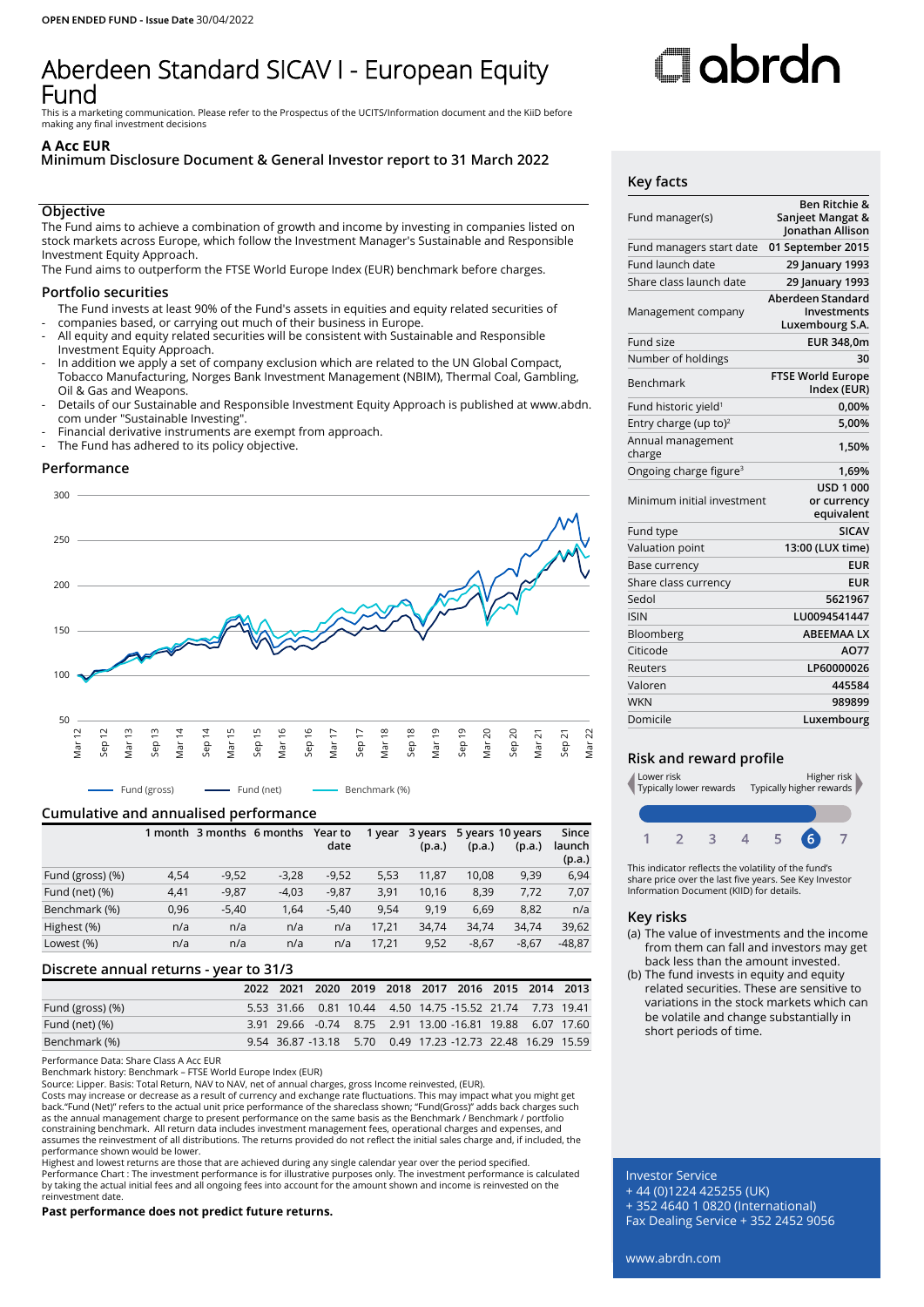#### **Management process**

The Fund is actively managed.

- The Sustainable and Responsible Investment Equity Approach applies our equity investment process, where companies we invest in are given an overall quality rating and a component of this is the ESG quality rating which enables portfolio managers to identify sustainable leaders and improvers. We also use our ASI ESG House Score to identify and exclude companies exposed to the highest ESG risks within high and medium risk sectors.
- Engagement with company management teams is a part of our investment process and ongoing stewardship programme. Our process evaluates the ownership structures, governance and management quality of the companies.
- The Fund will target a lower carbon footprint compared to the benchmark as measured by the ASI Carbon Footprint tool.
- The benchmark is also used as a reference point for portfolio construction and as a basis for setting risk constraints and does not have any sustainability specific factors.
- In order to achieve its objective, the Fund will take positions whose weightings diverge from the benchmark or invest in securities which are not included in the benchmark. The investments of the Fund may deviate significantly from the components and their weightings in the benchmark.
- Due to the active and sustainable nature of the management process, the Fund's performance profile may deviate significantly from that of the benchmark.

#### **Top Ten Holdings**

| <b>ASML Holding NV</b>          | 7,4  |
|---------------------------------|------|
| RELX PLC                        | 5,5  |
| Novo Nordisk A/S                | 5,2  |
| Pernod Ricard SA                | 5,1  |
| London Stock Exchange Group PLC | 4,5  |
| Edenred                         | 4,3  |
| Adyen NV                        | 4,2  |
| Lonza Group AG                  | 4,2  |
| Nestle SA                       | 4,1  |
| Azelis Group NV                 | 3,4  |
| Assets in top ten holdings      | 47,9 |

| with previous quarter comparision(%) |                |        |  |  |  |
|--------------------------------------|----------------|--------|--|--|--|
|                                      | O <sub>1</sub> | Q4     |  |  |  |
| Information Technology               | 24,0           | 22,3   |  |  |  |
| Health Care                          | 15,4           | 18,7   |  |  |  |
| Financials                           | 15,2           | 17,1   |  |  |  |
| Consumer Staples                     | 14.1           |        |  |  |  |
| Industrials                          | 13,6           | 15.4   |  |  |  |
| Consumer Discretionary               | 5,3            |        |  |  |  |
| <b>Communication Services</b>        | 5,2            | 5,0    |  |  |  |
| Materials                            | 3,2            | 2,4    |  |  |  |
| Other                                | 3,1            | $-0,1$ |  |  |  |
| Cash                                 | 0,8            | 1,6    |  |  |  |

**Asset allocation & Sector breakdown**

## **Country (%)**

| United Kingdom | 20,6<br>$\mathcal{L}^{\text{max}}_{\text{max}}$ and $\mathcal{L}^{\text{max}}_{\text{max}}$ and $\mathcal{L}^{\text{max}}_{\text{max}}$  |
|----------------|------------------------------------------------------------------------------------------------------------------------------------------|
| France         | 17,31<br>$\mathcal{L}^{\text{max}}_{\text{max}}$ and $\mathcal{L}^{\text{max}}_{\text{max}}$ and $\mathcal{L}^{\text{max}}_{\text{max}}$ |
| Netherlands    | 13,51<br>the control of the control of the                                                                                               |
| Switzerland    | 11,41<br>the company of the company                                                                                                      |
| Denmark        | 11.3                                                                                                                                     |
| Germany        | 11,01<br><b>Contract Contract Contract</b>                                                                                               |
| China          | 3,3                                                                                                                                      |
| Belgium        | 3.3                                                                                                                                      |
| Other          | 7,5                                                                                                                                      |
| Cash           | 0.8                                                                                                                                      |

Source : abrdn 31/03/2022

Figures may not always sum to 100 due to rounding.

**Statement of Changes- As compared to last quarter, there have been changes to the composition by asset allocation & sector breakdown as** 

**shown in the table above.**

- (c) Applying ESG and sustainability criteria in the investment process may result in the exclusion of securities within the funds benchmark or universe of potential investments. The interpretation of ESG and sustainability criteria is subjective meaning that the fund may invest in companies which similar funds do not (and thus perform differently) and which do not align with the personal views of any individual investor.
- (d) The fund invests in emerging market equities and / or bonds. Investing in emerging markets involves a greater risk of loss than investing in more developed markets due to, among other factors, greater political, tax, economic, foreign exchange, liquidity and regulatory risks.
- (e) The use of derivatives carries the risk of reduced liquidity, substantial loss and increased volatility in adverse market conditions, such as a failure amongst market participants. The use of derivatives may result in the fund being leveraged (where market exposure and thus the potential for loss by the fund exceeds the amount it has invested) and in these market conditions the effect of leverage will be to magnify losses.

#### **Total expense ratio (TER) analysis**

| <b>TOTAL TER</b>  |     |
|-------------------|-----|
| service fee       | 1.7 |
| Operating admin & | 0.2 |
| Performance fee   | 0.0 |
| Management fee    | 1.5 |
|                   | %   |

Audit expenses and VAT are included within Operating Admin and Servicing Fees.

| <b>Risk stats</b>              |       |  |
|--------------------------------|-------|--|
| Beta <sup>^</sup>              | 0.76  |  |
| Fund Volatility <sup>^</sup>   | 14.58 |  |
| Information Ratio <sup>^</sup> | 0.25  |  |
| R-Squared <sup>^</sup>         | 0.74  |  |
| Sharpe Ratio <sup>^</sup>      | 0.83  |  |
| Tracking Error <sup>^</sup>    | 8.39  |  |

Source : abrdn. ^ Three year annualised.

#### **Derivative usage**

- The Fund may utilise financial derivative instruments for hedging and/or investment purposes, or to manage foreign exchange risks. The use of derivatives for investment purposes is expected to be very limited, mainly in those cases where there are significant inflows into the Fund so that cash can be invested while the investment in equity and equity related securities is maintained.